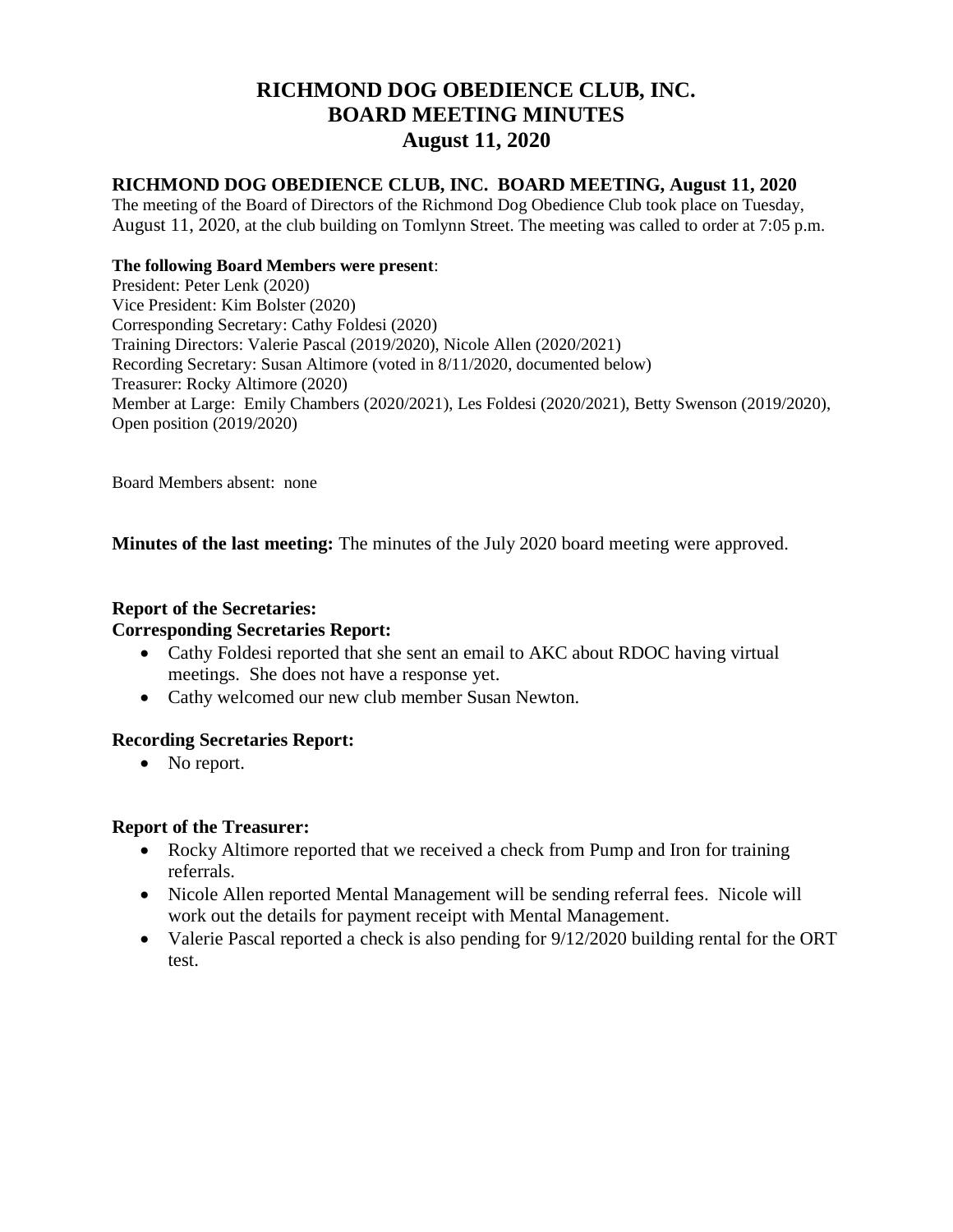# **Report of Committees**

## **Buildings and Grounds:**

We are still having issues with the A/C in the main building. It seems the thermostat needs to be reprogrammed. Perhaps the reprogramming could be included in the next regular maintenance from the A/C folks.

#### **Nominating:**

• Kim Bolster reports the Nominating Committee is working on candidates for 2021 and will have a report for the board in Sept 2020.

## **Tracking:**

- Betty Swenson is planning a tracking committee meeting in the annex on a Sunday afternoon. She is working out the details for a tracking test with the AKC and will work out the details with the rest of the committee.
- Betty Swenson has offered her assistance if another club member would head up a Farm Dog test. **Training:** 
	- Jody Mountfort has cancelled training by 4H members for the remainder of the year.
	- There are no Therapy Dogs tests scheduled for September.
	- The Run-Thru for September 2020 has been cancelled.

## **Unfinished Business**:

 Les Foldesi -Reported that at the July 2020 Board Meeting Les submitted a proposal to change the Standing Rules for the changes in our business practices concerning on line registration and the use of credit cards instead of cash. The Board has reviewed the updates. Les made a motion that the Board makes a recommendation to the general membership at the September 2020 meeting, that they accept the changes to the Standing Rules. Betty Swenson seconded motion, the motion passed on verbal vote. The changes to the Standing Rules will be submitted for printing in the next PawPrint for member review before the September meeting.

**Presentation of Applications for Membership:** No new member applications were presented to the Board for review.

#### **New Business**:

- Sally Feltner resigned from Member at Large position on the board 8/1/2020
- Penny Edwards resigned as Recording Secretary 8/11/2020
- Valerie Pascal made motion to vote in Susan Altimore as Recording Secretary until 12/2020. Second by Nicole Allen, motion approved.
- Valerie Pascal reported she has information from Theresa Myers that she is working on possibly setting up a Nosework seminar for a small group of members.
- Valerie Pascal reports that the December 2020 Obedience trial will not be held. We are on track to have Rally and Obedience trials in February 2021. Hospitality will be limited. Valerie made a motion to name Theresa Myers as the Trial Chair for the February 2021 Rally and Obedience trials. Betty Swenson seconded the motion. Motion carried.
- Valerie Pascal discussed the challenge of providing work functions for perspective members since run throughs and trials have been cancelled, noting some of these people have been waiting